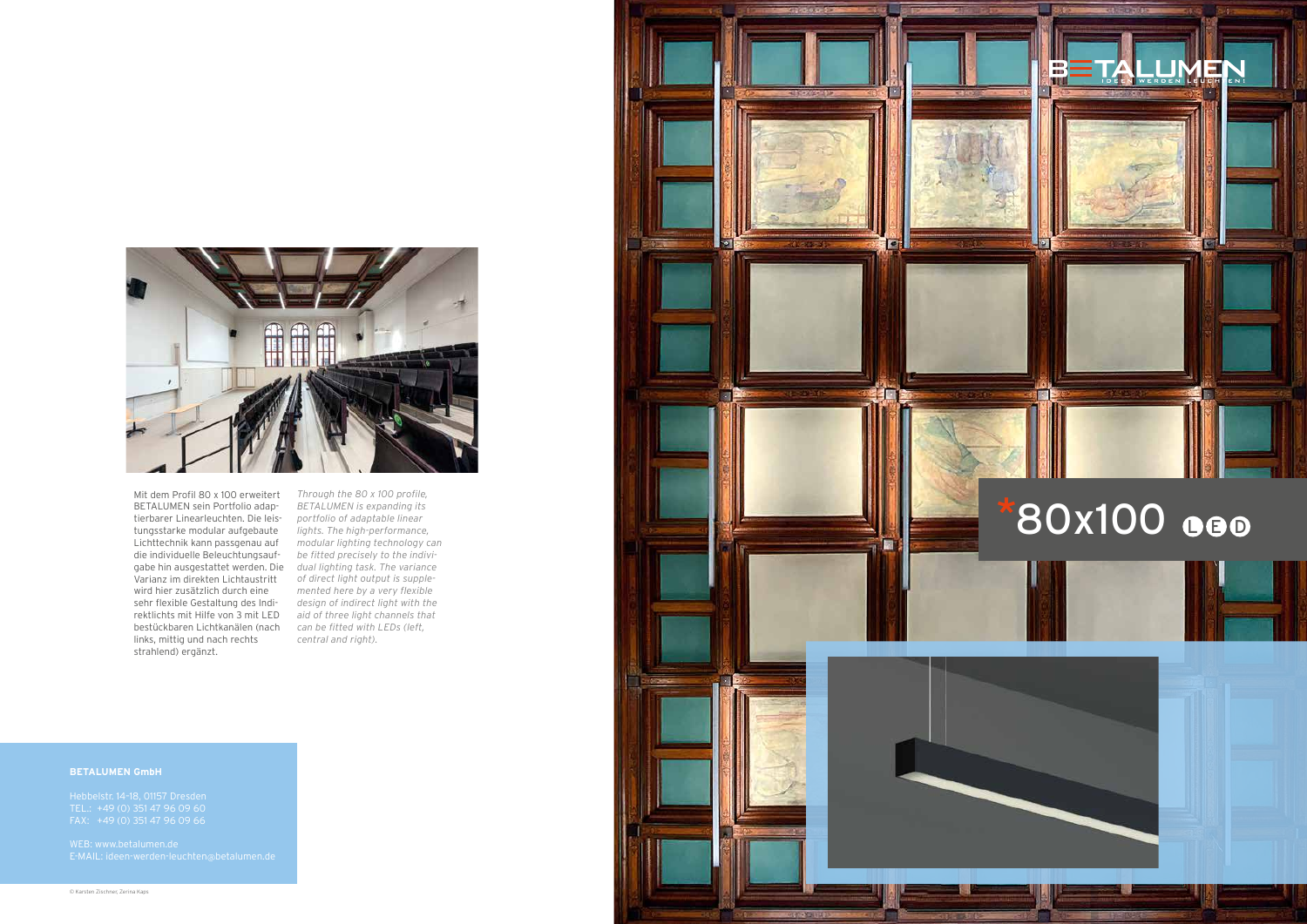

# **LEUCHTENBESCHREIBUNG:**

• Indirektlicht mit einseitig nach links oder rechts asymmetrischer, symmetrisch tief oder symmetrisch sehr breitstrahlender "batwing"- Abstrahlcharakteristik wählbar

### **TECHNISCHE DATEN:**

- Pendelleuchte
- LED
- Steckkontakt
- Konverter integriert
- Konverter 0/50/60 Hz (AC/DC), 100.000 h, durch Fachkundige austauschbar
- Anschluss max.  $3*2,5$  mm<sup>2</sup>
- IP20/I
- Kabel 3G 0,75 mm<sup>2</sup> transparent L 1 m
- zylindrischer Baldachin in weiß
- zwei leuchtenseitig höhenjustierbare Stahlseile
- Prisma (Acrylglas transparent) mit Optik
- Metall pulverbeschichtet
- weiß Feinstruktur

#### **OPTIONEN:**

- mit zusätzlichem Indirektlicht nach Wahl (nur nach links oder rechts, nach links und rechts – Batwing – oder mittig
- symmetrisch leuchtend) • LED-Parameter (Lichtstrom, Farbwiedergabe, Farbtemperatur) nach
- Wahl • Tunable white LED
- Konverter dimmbar (DALI, 1–10 V, via Funk/ EnOcean, Wireless via App Bluetooth®/ Casambi<sub>TM</sub>, via Taster, via un:c-Bus-IPv6-Netzwerk, via Netzleitung ready2mains™ -...)
- Wahl • Abdeckung nach Wahl (Prisma, Prisma + Optik,

• Notlichtfunktionen nach

- Prisma 10° und Prisma + Optik 15° asymmetrisch, Acrylglas opal für Lichtbänder, Acrylglas opalweiß, Acrylglas opalweiß satiniert u. a.)
- Lichtband mit Länge nach Wahl, Lieferung inkl. Verbinder und elektrischer Steckverbinder für Schnellmontage
- RAL- oder Eloxalfarbe nach Wahl

#### **LUMINAIRE DESCRIPTION:**

*• Indirect light with one-sided asymmetrical (to the left or right), symmetrically deep or symmetrically very wide "batwing" beam characteristics can be selected.*

### **TECHNICAL DETAILS**

- *• pendant luminaire*
- *• LED*
- *• Plug-in contact*
- *• Integrated converter*
- *• Converter: 0/50/60 Hz (AC/DC), > 100,000h,*
- *suitable for replacement by a professional*
- *• Connection max. 3\* 2.5 mm2*
- *• IP20/I*
- *• Transparent 3G 0.75 mm2 cable, L 1*
- *• cylindrical white junction box*
- *• two height-adjustable steel cables on the light side*
- *• Prism (transparent acrylic glass)* with optics
- *• Powder-coated metal*
- *• Fine white structure*

# **OPTIONS:**

- *• With additional indirect lighting of choice (only to the left or to the right, to the left and to the right (batwing) or symmetrically to the center)*
- *• LED parameters (luminous power, color rendering, color temperature) of choice*
- *• Tunable white LED • Converter dimmable*
- *(DALI, 1 10 V, via remote/ EnOcean, wireless via app Bluetooth®/CasambiTM, via keypad, via un:c-Bus IPv6 network, via ready2mainsTM network control, ...)*
- *• Emergency light functions of choice*
- *• Cover of choice (prism, prism+optical structures, prism 10° and prism+optical structures 15° asymmetrical, opal acrylic glass for light strips, opal-white acrylic glass, opal-white satin acrylic glass, etc.)*
- *• Light strip with length of choice, supplied with connectors and electrical plug connectors for quick fitting*
- *• RAL or Eloxal color of choice*





I ( cd/klm )

opal (K)



 $CO$   $\cdots$   $C45$   $\cdots$   $C90$  $30°V$   $(0.00 \text{K} \cdot \text{m})$   $(30°V)$ 







Indirekt beidseitig Links und Rechts (Z2lr)

Lichtstärkeverteilung

 $150^\circ$  150°



Indirekt einseitig Links (Z1l)

C0 ---- C45 ---- C90 75° LHYDE/klm )\ / /\ \_ /\ \ / ̄ /\/ ?5° 90° 90° 105° L / X \\\\\Y /X \J105° 120° ( **\X; \ L200 J:** / **/**X 1120° 135° **1**  $\chi$   $\chi$  1 **1**  $\chi$  1  $\chi$  135°

 $H(2d/klm)$ 



# $*80x100$  ee

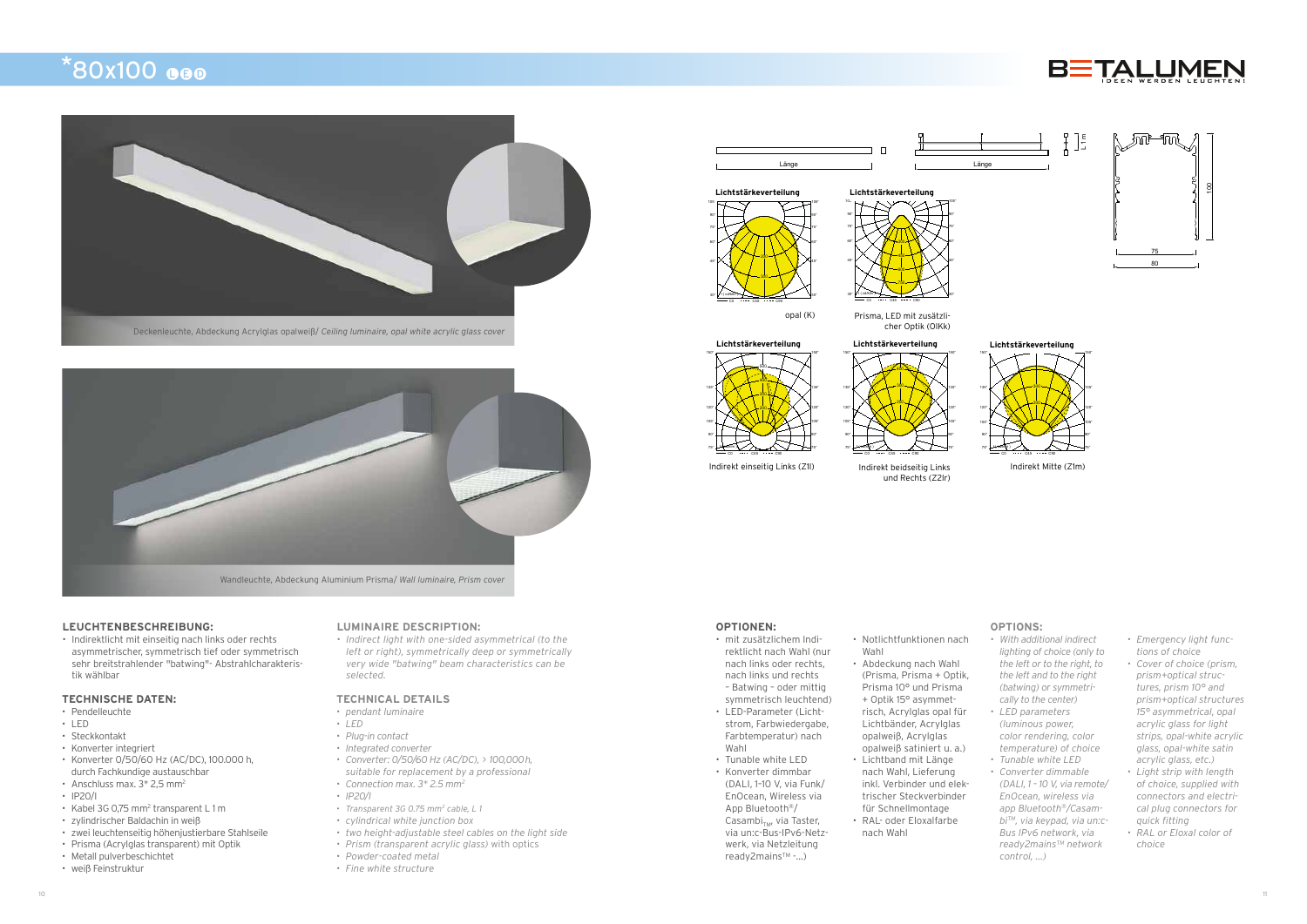### **Bestellnummernzusätze:**

|           | LED CRI > 90                                | / 90                                                                                                                 |
|-----------|---------------------------------------------|----------------------------------------------------------------------------------------------------------------------|
|           | LED tunable white DALI DT8<br>$(927 - 965)$ | (Comparison Comparison Comparison Comparison Comparison Comparison Comparison Comparison Comparison Comparison Compa |
|           | • Abdeckung Acrylglas opal                  | / K                                                                                                                  |
|           | (Raster max. 5 m)                           |                                                                                                                      |
|           | • Abdeckung Acrylglas opalweiß              | / Кр                                                                                                                 |
|           | (Raster max. 1,5 m)                         |                                                                                                                      |
|           | • Abdeckung Acrylglas opalweiß              | / Ks60                                                                                                               |
|           | satiniert (high lumen output,               |                                                                                                                      |
|           | Raster max. 1,5 m)                          |                                                                                                                      |
|           | • Abdeckung Prisma                          | / Kk                                                                                                                 |
|           | (Raster max. 1,5 m)                         |                                                                                                                      |
|           | • Abdeckung Prisma mit Optik                | / OIKk                                                                                                               |
|           | (für Bildschirmarbeitsplätze,               |                                                                                                                      |
|           | Raster max. 1,5 m)                          |                                                                                                                      |
|           | • Abdeckung Prisma 10 °                     | / Kk10                                                                                                               |
|           | (asymmetrisch, Raster max. 1,5 m)           |                                                                                                                      |
|           | • Abdeckung Prisma mit Optik 15 °           | OIKk15<br>$\sqrt{2}$                                                                                                 |
|           | (asymmetrisch, Raster max. 1,5 m)           |                                                                                                                      |
|           | · Indirektlicht (Wandleuchte,               | $1 - \cdot$ $21$ $290$                                                                                               |
|           | Pendelleuchte)                              |                                                                                                                      |
|           | • Konverter corridorfunction,               | / 05ddc                                                                                                              |
|           | Programmierung nach Wahl                    |                                                                                                                      |
| $\bullet$ | Konverter dimmbar Bluetooth <sup>®</sup>    | /05dW                                                                                                                |
|           | (Casambi™)                                  |                                                                                                                      |
|           | Konverter dimmbar DALI                      | /_____.____.05dd                                                                                                     |

# **HINWEISE:**

- Lichtquelle und Betriebsgerät durch Fachkundige austauschbar
- LED-Raster 286 mm
- UGR 19 alle Varianten P1 mit Prisma (mit Optik) für Abstands-/ Höhenverhältnis = 1
- Pendelleuchten mit Kabel 3/5G 0,75 mm<sup>2</sup> transparent L 1 m, Baldachin in Farbe nach Wahl und mit leuchtenseitig höhenjustierbaren Seilpendeln (Position variabel)
- Für Lichtbänder mit Länge > 3 m empfehlen wir als Abdeckung Acrylglas opal
- Konfiguration des Indirektlichts auf Anfrage
- Für Dimmung via Taster bitte Ausführung in DALI bestellen



# **NOTES:**

- *• Light source and control gear suitable for replacement by a professional.*
- *• LED grid 286 mm*
- *• UGR 19 all variants P1 with prism (with optical structures) for spacing-to-height ratio 1*
- *• Pendant luminaires with transparent 3/5G 0.75 mm2 cable, L 1 m, junction box in color of your choice and with height-adjustable suspended cable (variable position)*
- *• For strip lights > 3 m long, we recommend an opal acrylic glass cover*
- *• Configuration of indirect light on request*
- *• For dimming via push button, please order the DALI version*

# **Order number codes:**

| $\bullet$ | LED CRI > 90                                                     |  | $1 - 30$                       |
|-----------|------------------------------------------------------------------|--|--------------------------------|
| ۰         | Tunable white LED DALI DT8                                       |  | _________.05ddzcw190           |
|           | $(927 - 965)$                                                    |  |                                |
|           | • Opal acrylic glass cover                                       |  | / K                            |
|           | (max. segment size 5 m)                                          |  |                                |
|           | • Opal white acrylic glass cover                                 |  | $\frac{1}{1}$ . Kp             |
|           | (max. segment size 1.5 m)                                        |  |                                |
|           | • Opal white acrylic glass cover, satin fi- _/_____________ Ks60 |  |                                |
|           | nish (high lumen output, max segment                             |  |                                |
|           | size 1.5 m)                                                      |  |                                |
|           | • prism cover                                                    |  | $\_\_\_\_\_\_\_\_\_\_\_\_\$ Kk |
|           | (max. segment size 1.5 m)                                        |  |                                |
|           | • Prism cover with optics                                        |  |                                |
|           | (for workstations with monitors,                                 |  |                                |
|           | max. segment size 1.5 m)                                         |  |                                |
|           | • 10° prism cover (asymmetric,                                   |  | / Kk10                         |
|           | max. segment size 1.5 m)                                         |  |                                |
|           | • 15° prism + optic cover (asymmetric,                           |  | / OIKk15                       |
|           | max. segment size 1.5 m)                                         |  |                                |
|           | · Indirect light                                                 |  | / Z1L290                       |
|           | (wall I., pendant I.)                                            |  |                                |
|           | • converter corridorfunction,                                    |  | / 05ddc                        |
|           | programming of your choice                                       |  |                                |
|           | • Bluetooth® dimmable converter                                  |  | / <i>.</i> 05dW                |
|           | $(Casambi^{TM})$                                                 |  |                                |
|           | • DALI dimmable converter                                        |  |                                |

### **Bestellnummernzusätze:** \_/\_\_\_\_.\_\_\_.\_\_2x

- Notlicht Überwachung (CEAG, INOTEC, Gessler, Kaufel, ..)  $\frac{1}{2}$ .  $\frac{2x}{2}$
- Notlicht Umschaltweiche AC/DC \_\_\_\_\_\_\_\_\_\_\_\_\_\_\_\_\_\_\_\_\_2c
- Lichtbandlänge nach Wahl
- (im Raster LED- Module 286 mm)
- Endkappe (1 Paar) ohne sichtbare Befestigung

• RAL- Farbe nach Wahl  $\overline{y}$  \_\_\_. Fx

 $\_\cdot$ \_\_\_\_\_.S\_

 $\sqrt{a^2+a^2}$ 

# **Order number codes:** *\_/\_\_\_\_.\_\_\_.\_\_2c*

- *• Emergency light monitoring ( CEAG, INOTEC, Gessler, Kaufel, etc.)*
- *• Emergency light switch point AC/DC \_/\_\_\_\_.\_\_\_.\_\_2c • Strip light length of your choice*
- *(in 286 mm LED module configuration) • End caps (1 pair) without visible*
- *mount*
- 



# $*80x100$  ee

|                         |                | Lichtstrom<br><b>Iuminous flux</b>                        |                                                                     |                                                                                   |                                                                  |                                                                            |                                                                                          |                                                                    |                                                                              |                                                                                              |                            |                           | Deckenleuchte                                                                                |                                                                                                               |                                                                                                          |
|-------------------------|----------------|-----------------------------------------------------------|---------------------------------------------------------------------|-----------------------------------------------------------------------------------|------------------------------------------------------------------|----------------------------------------------------------------------------|------------------------------------------------------------------------------------------|--------------------------------------------------------------------|------------------------------------------------------------------------------|----------------------------------------------------------------------------------------------|----------------------------|---------------------------|----------------------------------------------------------------------------------------------|---------------------------------------------------------------------------------------------------------------|----------------------------------------------------------------------------------------------------------|
| Länge<br>length<br>(mm) | Var.           | Opal<br>opal<br>Lichtstrom<br>luminous flux<br>$830$ (lm) | Opalweiß<br>opal white<br>Lichtstrom<br>luminous flux<br>$830$ (lm) | Prisma<br>(Optik)<br>prism<br>(optics)<br>Lichtstrom<br>luminous flux<br>830 (lm) | Opal<br>opal<br>Lichtstrom<br><b>Iuminous flux</b><br>$840$ (lm) | Opalweiß<br>opal white<br>Lichtstrom<br><b>luminous flux</b><br>$840$ (lm) | Prisma<br>(Optik)<br>prism<br>(optics)<br>Lichtstrom<br><b>luminous flux</b><br>840 (lm) | Opal<br>opal<br>Lichtstrom<br><b>luminous flux</b><br>827-865 (lm) | Opalweiß<br>opal white<br>Lichtstrom<br><b>luminous flux</b><br>827-865 (lm) | Prisma<br>(Optik)<br>prism<br>(optics)<br>Lichtstrom<br><b>luminous flux</b><br>827-865 (lm) | Leistung<br>wattage<br>(W) | Gewicht<br>weight<br>(kq) | Aluminium eloxiert<br>ceiling luminaire<br>Anodised aluminium<br>Bestell-Nr.<br>order number | Pendelleuchte<br>Aluminium eloxiert<br>pendant luminaire<br>Anodised aluminium<br>Bestell-Nr.<br>order number | Wandleuchte<br>Aluminium eloxiert<br>wall luminaire<br>Anodised aluminium<br>Bestell-Nr.<br>order number |
| 1165                    | P1             | 2957                                                      | 2726                                                                | 3604                                                                              | 3136                                                             | 2891                                                                       | 3822                                                                                     | auf Anfrage                                                        | auf Anfrage                                                                  | auf Anfrage                                                                                  | 27,1                       | 3,3785                    | 2/4220.498.04200                                                                             | 3/4200.498.04200                                                                                              | 4/4210.498.04200                                                                                         |
| 1165                    | P <sub>2</sub> | 5286                                                      | 4873                                                                | 6443                                                                              | 5555                                                             | 5121                                                                       | auf Anfrage                                                                              | auf Anfrage                                                        | auf Anfrage                                                                  | auf Anfrage                                                                                  | 52,9                       | 3,4                       | 2/4220.498.04375                                                                             | 3/4200.498.04375                                                                                              | 4/4210.498.04375                                                                                         |
| 1165                    | P <sub>3</sub> | 6899                                                      | 6360                                                                | 8408                                                                              | 7232                                                             | 6667                                                                       | auf Anfrage                                                                              | auf Anfrage                                                        | auf Anfrage                                                                  | auf Anfrage                                                                                  | 71.8                       | 3,4                       | 2/4220.498.04500                                                                             | 3/4200.498.04500                                                                                              | 4/4210.498.04500                                                                                         |
|                         |                |                                                           |                                                                     |                                                                                   |                                                                  |                                                                            |                                                                                          |                                                                    |                                                                              |                                                                                              |                            |                           |                                                                                              |                                                                                                               |                                                                                                          |
| 1735                    | P1             | 4435                                                      | 4089                                                                | 5405                                                                              | 4704                                                             | 4337                                                                       | 5733                                                                                     | auf Anfrage                                                        | auf Anfrage                                                                  | auf Anfrage                                                                                  | 40.7                       | 5,0                       | 2/4220.698.04200                                                                             | 3/4200.698.04200                                                                                              | 4/4210.698.04200                                                                                         |
| 1735                    | P <sub>2</sub> | 7930                                                      | 7310                                                                | 9664                                                                              | 8499                                                             | 7835                                                                       | auf Anfrage                                                                              | auf Anfrage                                                        | auf Anfrage                                                                  | auf Anfrage                                                                                  | 79,4                       | 5,0                       | 2/4220.698.04375                                                                             | 3/4200.698.04375                                                                                              | 4/4210.698.04375                                                                                         |
| 1735                    | P <sub>3</sub> | 10349                                                     | 9540                                                                | 12613                                                                             | 10848                                                            | 10001                                                                      | auf Anfrage                                                                              | auf Anfrage                                                        | auf Anfrage                                                                  | auf Anfrage                                                                                  | 107,6                      | 5,0                       | 2/4220.698.04500                                                                             | 3/4200.698.04500                                                                                              | 4/4210.698.04500                                                                                         |
|                         |                |                                                           |                                                                     |                                                                                   |                                                                  |                                                                            |                                                                                          |                                                                    |                                                                              |                                                                                              |                            |                           |                                                                                              |                                                                                                               |                                                                                                          |
| 2595                    | P1             | 6653                                                      | 6133                                                                | 8108                                                                              | 7056                                                             | 6505                                                                       | 8600                                                                                     | auf Anfrage                                                        | auf Anfrage                                                                  | auf Anfrage                                                                                  | 61.1                       | 7.5                       | 2/4220.998.04200                                                                             | 3/4200.998.04200                                                                                              | 4/4210.998.04200                                                                                         |
| 2595                    | P <sub>2</sub> | 11894                                                     | 10965                                                               | 14496                                                                             | 12499                                                            | 11523                                                                      | auf Anfrage                                                                              | auf Anfrage                                                        | auf Anfrage                                                                  | auf Anfrage                                                                                  | 119                        | 7,5                       | 2/4220.998.04375                                                                             | 3/4200.998.04375                                                                                              | 4/4210.998.04375                                                                                         |
| 2595                    | P <sub>3</sub> | 15523                                                     | 14310                                                               | 18919                                                                             | 16272                                                            | 15001                                                                      | auf Anfrage                                                                              | auf Anfrage                                                        | auf Anfrage                                                                  | auf Anfrage                                                                                  | 161,5                      | 7,5                       | 2/4220.998.04500                                                                             | 3/4200.998.04500                                                                                              | 4/4210.998.04500                                                                                         |
|                         |                |                                                           |                                                                     |                                                                                   |                                                                  |                                                                            |                                                                                          |                                                                    |                                                                              |                                                                                              |                            |                           |                                                                                              |                                                                                                               |                                                                                                          |
| 3450                    | P1             | 8870                                                      | 8177                                                                | 10811                                                                             | 9408                                                             | 8673                                                                       | 11466                                                                                    | auf Anfrage                                                        | auf Anfrage                                                                  | auf Anfrage                                                                                  | 81,4                       | 10,0                      | 2/4221.298.04200                                                                             | 3/4201.298.04200                                                                                              | 4/4211.298.04200                                                                                         |
| 3450                    | P <sub>2</sub> | 15859                                                     | 14620                                                               | 19328                                                                             | 16666                                                            | 15364                                                                      | auf Anfrage                                                                              | auf Anfrage                                                        | auf Anfrage                                                                  | auf Anfrage                                                                                  | 158,7                      | 10,0                      | 2/4221.298.04375                                                                             | 3/4201.298.04375                                                                                              | 4/4211.298.04375                                                                                         |
| 3450                    | P <sub>3</sub> | 20698                                                     | 19081                                                               | 25225                                                                             | 21696                                                            | 20001                                                                      | auf Anfrage                                                                              | auf Anfrage                                                        | auf Anfrage                                                                  | auf Anfrage                                                                                  | 215.3                      | 10.0                      | 2/4221.298.04500                                                                             | 3/4201.298.04500                                                                                              | 4/4211.298.04500                                                                                         |
|                         |                | wwKp                                                      | wwK                                                                 | wwOlKk                                                                            | nwKp                                                             | nwK                                                                        | nwOlKk                                                                                   | O5ddz-<br>cw190Kp                                                  | 05ddzcw190K                                                                  | O5ddzc-<br>w1900lKk                                                                          |                            |                           | Bestellnr.-zusätze                                                                           |                                                                                                               |                                                                                                          |

netto Lichtstromangaben und Leistung für Leuchte bei Umgebungstemperatur 25 °C

*net luminous flux and luminaire power at ambient temperature of 25 °C*